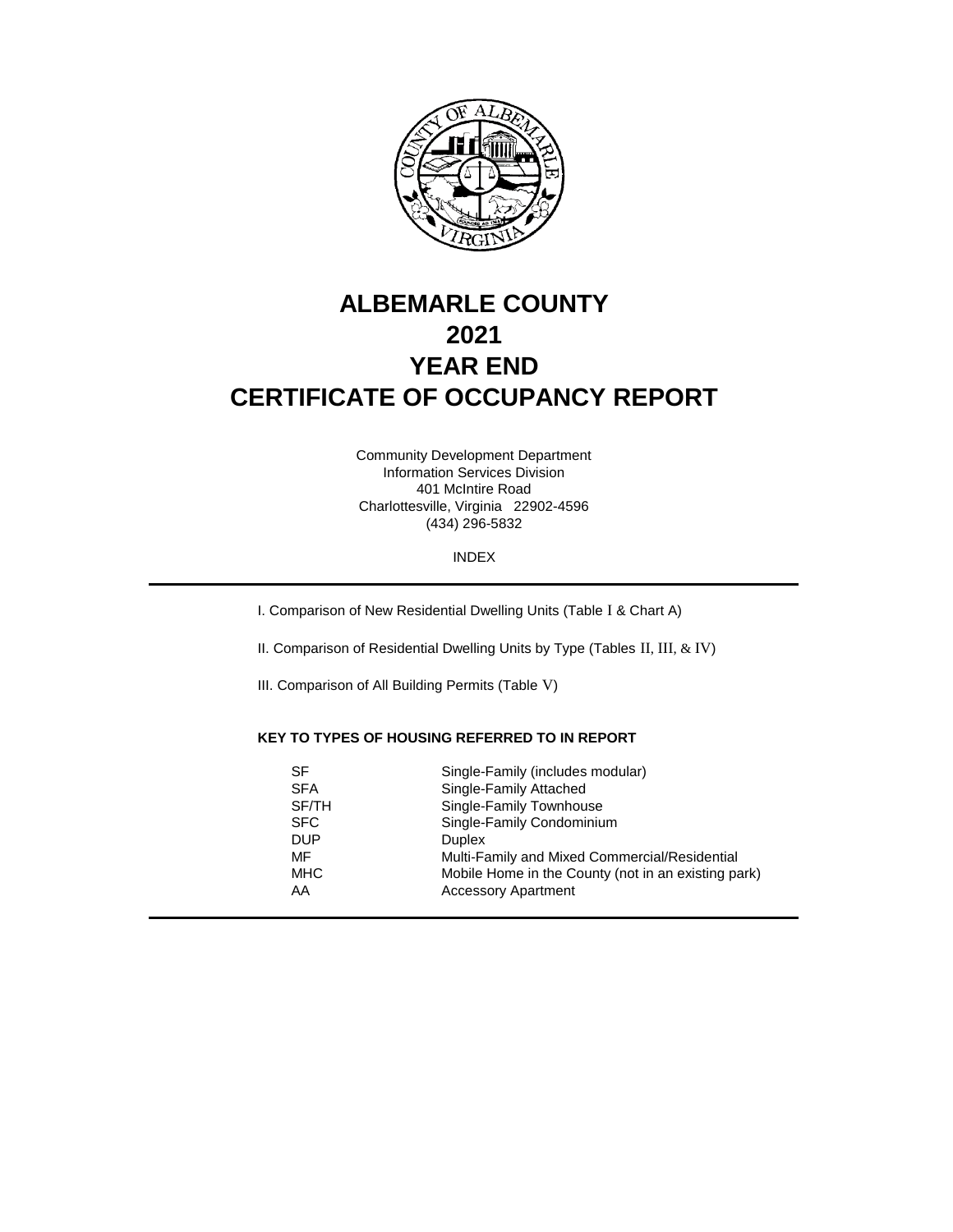During 2021, 465 certificates of occupancy were issued for 960 dwelling units. There were ten -10- permits issued for a mobile home in an existing park, at an exchange rate of \$2,500/unit, for a total of \$25,000. There were no certificates of occupancy issued for the conversion of an apartment to a condominium.

## **I. Comparison of Residential Dwelling Units**

| Quarter                                          |     | 2013  |     | 2014  |     | 2015  |     | 2016  |     | 2017  |     | 2018  |     | 2019  |      | 2020  |     | 2021  | 2021   |
|--------------------------------------------------|-----|-------|-----|-------|-----|-------|-----|-------|-----|-------|-----|-------|-----|-------|------|-------|-----|-------|--------|
|                                                  | Dev | Rural | Dev | Rural | Dev | Rural | Dev | Rural | Dev | Rural | Dev | Rural | Dev | Rural | Dev  | Rural | Dev | Rural | Totals |
| 1st Quarter                                      | 104 | 10    | 38  | 20    | 57  | 30    | 56  | 22    | 92  | 37    | 187 | 31    | 102 | 19    | 165  | 24    | 184 | 23    | 207    |
| 2nd Quarter                                      | 260 | 22    | 72  | 28    | 102 | 41    | 71  | 33    | 110 | 22    | 119 | 44    | 118 | 29    | 349  | 29    | 110 | 26    | 136    |
| 3rd Quarter                                      | 81  | 17    | 77  | 20    | 69  | 26    | 89  | 30    | 117 | 16    | 228 | 34    | 161 | 35    | 152  | 31    | 88  | 27    | 115    |
| 4th Quarter                                      | 55  | 29    | 70  | 50    | 58  | 25    | 93  | 23    | 164 | 35    | 188 | 39    | 171 | 30    | 371  | 22    | 467 | 35    | 502    |
| <b>COMP</b><br><b>PLAN AREA</b><br><b>TOTALS</b> | 500 | 78    | 257 | 118   | 286 | 122   | 309 | 108   | 483 | 110   | 722 | 148   | 552 | 113   | 1037 | 106   | 849 | 111   | 960    |
| YEAR TO<br><b>DATE</b><br><b>TOTALS</b>          |     | 578   |     | 375   |     | 408   |     | 417   |     | 593   |     | 870   |     | 665   |      | 1143  |     | 960   |        |

Table I. Nine Year Comparison of New Residential Dwelling Units by Comprehensive Plan Development Area and Rural Area

Chart A. Nine Year Comparison of New Residential Dwelling Units by Comprehensive Plan Development Area and Rural Area





\* Year-to-date total only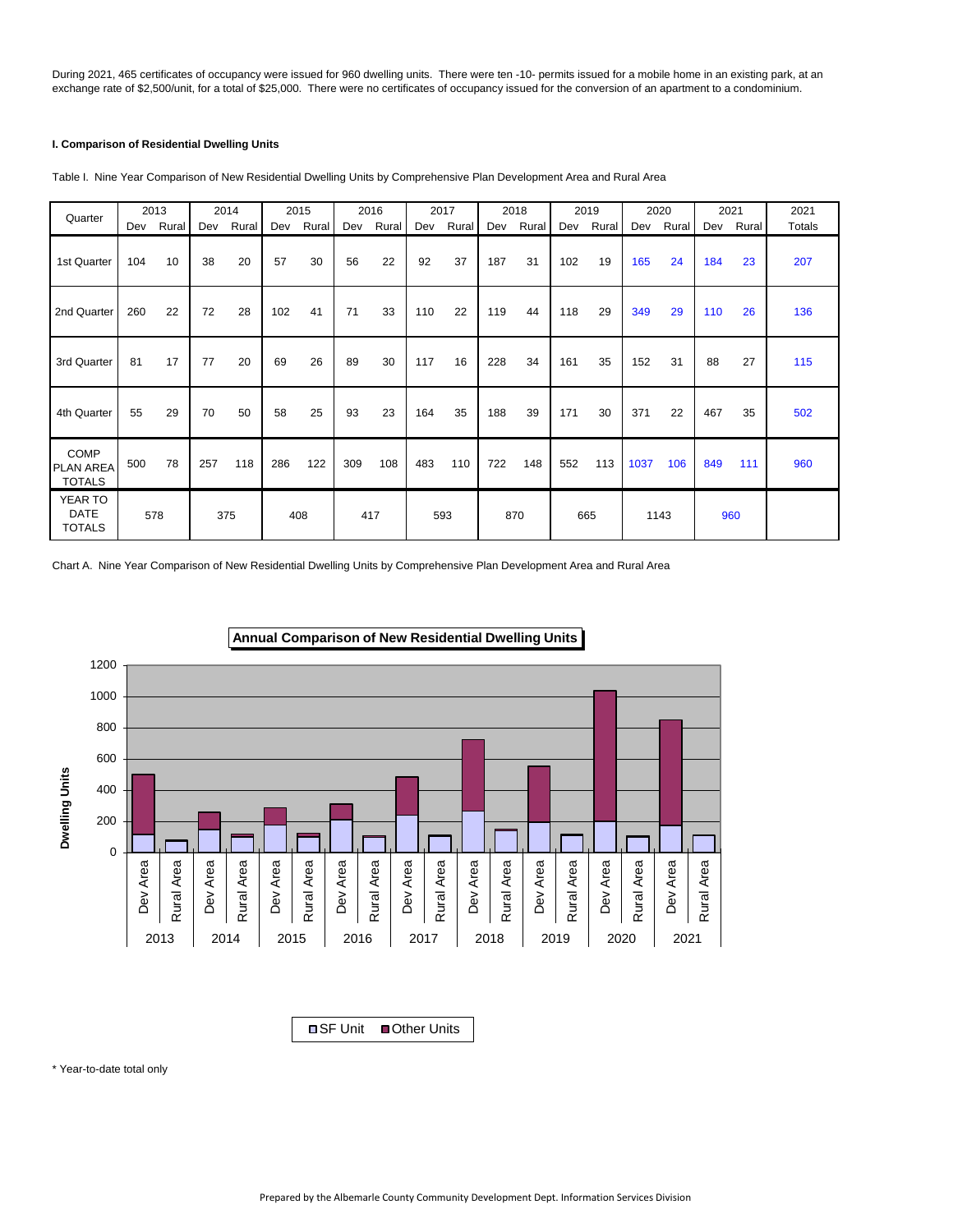## **II. COMPARISON OF RESIDENTIAL DWELLING UNITS BY TYPE**

| <b>MAGISTERIAL</b><br><b>DISTRICT</b>                                                                                 | <b>SF</b>                        | <b>TOTAL</b><br><b>UNITS</b>                           | % TOTAL<br><b>UNITS</b>              |                            |                                                 |                                        |                                               |                               |                                      |                                      |
|-----------------------------------------------------------------------------------------------------------------------|----------------------------------|--------------------------------------------------------|--------------------------------------|----------------------------|-------------------------------------------------|----------------------------------------|-----------------------------------------------|-------------------------------|--------------------------------------|--------------------------------------|
| <b>RIO</b><br><b>JACK JOUETT</b><br><b>RIVANNA</b><br><b>SAMUEL MILLER</b><br><b>SCOTTSVILLE</b><br><b>WHITE HALL</b> | 37<br>5<br>43<br>39<br>44<br>111 | $\Omega$<br>$\Omega$<br>0<br>$\Omega$<br>$\Omega$<br>3 | 7<br>5<br>11<br>$\Omega$<br>84<br>62 | 0<br>0<br>0<br>0<br>0<br>0 | $\Omega$<br>0<br>0<br>$\Omega$<br>$\Omega$<br>0 | $\Omega$<br>160<br>285<br>0<br>0<br>42 | $\Omega$<br>0<br>$\overline{\mathbf{A}}$<br>2 | 10<br>0<br>0<br>$\Omega$<br>6 | 54<br>170<br>341<br>41<br>129<br>225 | 6%<br>18%<br>36%<br>4%<br>13%<br>23% |
| <b>TOTAL</b>                                                                                                          | 279                              | 3                                                      | 169                                  | 0                          | 0                                               | 487                                    | 5                                             | 17                            | 960                                  | 100%                                 |

Table II. Breakdown of New Residential Dwelling Units by Magisterial District and Dwelling Unit Type

Table III. Breakdown of New Residential Dwelling Units by Comprehensive Plan Area and Dwelling Unit Type

| <b>COMPREHENSIVE PLAN AREA</b> |                |             |                | <b>TOTAL</b> | % TOTAL     |             |              |              |                |              |
|--------------------------------|----------------|-------------|----------------|--------------|-------------|-------------|--------------|--------------|----------------|--------------|
|                                | <b>SF</b>      | <b>SFA</b>  | SF/TH          | <b>SFC</b>   | <b>DUP</b>  | MF          | <b>MHC</b>   | AA           | <b>UNITS</b>   | <b>UNITS</b> |
|                                |                |             |                |              |             |             |              |              |                |              |
| URBAN NEIGHBORHOOD 1           | $\mathbf 0$    | $\mathbf 0$ | $\overline{7}$ | $\mathbf 0$  | $\mathbf 0$ | 160         | $\Omega$     | $\mathbf 0$  | 167            | 17%          |
| URBAN NEIGHBORHOOD 2           | 16             | $\mathbf 0$ | 5              | 0            | $\Omega$    | $\mathbf 0$ | $\Omega$     | 10           | 31             | 3%           |
| URBAN NEIGHBORHOOD 3           | 17             | $\Omega$    | $\overline{7}$ | $\Omega$     | $\Omega$    | $\Omega$    | $\Omega$     | $\mathbf{1}$ | 25             | 3%           |
| URBAN NEIGHBORHOOD 4           | $\mathbf{1}$   | $\mathbf 0$ | 84             | $\mathbf 0$  | $\mathbf 0$ | $\mathbf 0$ | $\mathbf 0$  | $\mathbf 0$  | 85             | 9%           |
| URBAN NEIGHBORHOOD 5           | $\overline{7}$ | 0           | $\mathbf 0$    | 0            | $\mathbf 0$ | 0           | 0            | 0            | $\overline{7}$ | 1%           |
| URBAN NEIGHBORHOOD 6           | 2              | $\mathbf 0$ | $\Omega$       | 0            | $\Omega$    | 0           | $\Omega$     | 0            | $\overline{2}$ | $0\%$        |
| URBAN NEIGHBORHOOD 7           | $\Omega$       | $\Omega$    | $\Omega$       | $\Omega$     | $\Omega$    | $\Omega$    | $\Omega$     | $\Omega$     | $\Omega$       | 0%           |
| URBAN AREAS SUBTOTAL           | 43             | $\Omega$    | 103            | $\Omega$     | $\Omega$    | 160         | $\Omega$     | 11           | 317            | 33%          |
|                                |                |             |                |              |             |             |              |              |                |              |
| <b>CROZET COMMUNITY</b>        | 85             | 3           | 62             | 0            | $\Omega$    | 42          | $\Omega$     | 6            | 198            | 21%          |
| <b>HOLLYMEAD COMMUNITY</b>     | $\mathbf{1}$   | $\Omega$    | 4              | 0            | $\mathbf 0$ | 285         | 0            | 0            | 290            | 30%          |
| PINEY MOUNTAIN COMMUNITY       | 17             | $\Omega$    | $\Omega$       | $\Omega$     | $\Omega$    | $\Omega$    | $\Omega$     | $\Omega$     | 17             | 2%           |
| <b>COMMUNITIES SUBTOTAL</b>    | 103            | 3           | 66             | $\Omega$     | $\Omega$    | 327         | $\Omega$     | 6            | 505            | 53%          |
| RIVANNA VILLAGE                | 26             | $\mathbf 0$ | $\Omega$       | $\Omega$     | $\Omega$    | $\Omega$    | $\Omega$     | $\mathbf 0$  | 26             | 3%           |
| <b>VILLAGE SUBTOTAL</b>        | 26             | $\Omega$    | $\Omega$       | $\Omega$     | $\Omega$    | $\Omega$    | $\Omega$     | $\Omega$     | 26             | 3%           |
| TOWN OF SCOTTSVILLE            | $\mathbf{1}$   | $\mathbf 0$ | 0              | $\mathbf 0$  | $\mathbf 0$ | $\mathbf 0$ | $\mathbf 0$  | $\mathbf 0$  | $\mathbf{1}$   | 0%           |
| <b>TOWN SUBTOTAL</b>           | $\mathbf{1}$   | $\Omega$    | $\Omega$       | $\Omega$     | $\Omega$    | $\Omega$    | $\Omega$     | $\Omega$     | $\mathbf{1}$   | $0\%$        |
|                                |                |             |                |              |             |             |              |              |                |              |
| DEVELOPMENT AREA SUBTOTAL      | 173            | 3           | 169            | $\Omega$     | 0           | 487         | 0            | 17           | 849            | 88%          |
|                                |                |             | $\Omega$       | $\Omega$     |             |             |              | $\Omega$     |                |              |
| <b>RURAL AREA 1</b>            | 26             | $\mathbf 0$ |                |              | $\Omega$    | $\mathbf 0$ | $\mathbf{1}$ |              | 27             | 3%           |
| <b>RURAL AREA 2</b>            | 26             | $\mathbf 0$ | $\mathbf 0$    | $\mathbf 0$  | $\mathbf 0$ | $\mathbf 0$ | $\mathbf{1}$ | $\mathbf 0$  | 27             | 3%           |
| <b>RURAL AREA 3</b>            | 25             | $\mathbf 0$ | $\mathbf 0$    | 0            | $\mathbf 0$ | 0           | 0            | 0            | 25             | 3%           |
| <b>RURAL AREA 4</b>            | 29             | $\mathbf 0$ | $\Omega$       | 0            | $\Omega$    | 0           | 3            | 0            | 32             | 3%           |
| RURAL AREA SUBTOTAL            | 106            | $\mathbf 0$ | $\mathbf 0$    | $\mathbf 0$  | $\mathbf 0$ | $\mathbf 0$ | 5            | $\mathbf 0$  | 111            | 12%          |
| <b>TOTAL</b>                   | 279            | 3           | 169            | $\mathbf 0$  | $\mathbf 0$ | 487         | 5            | 17           | 960            | 100%         |